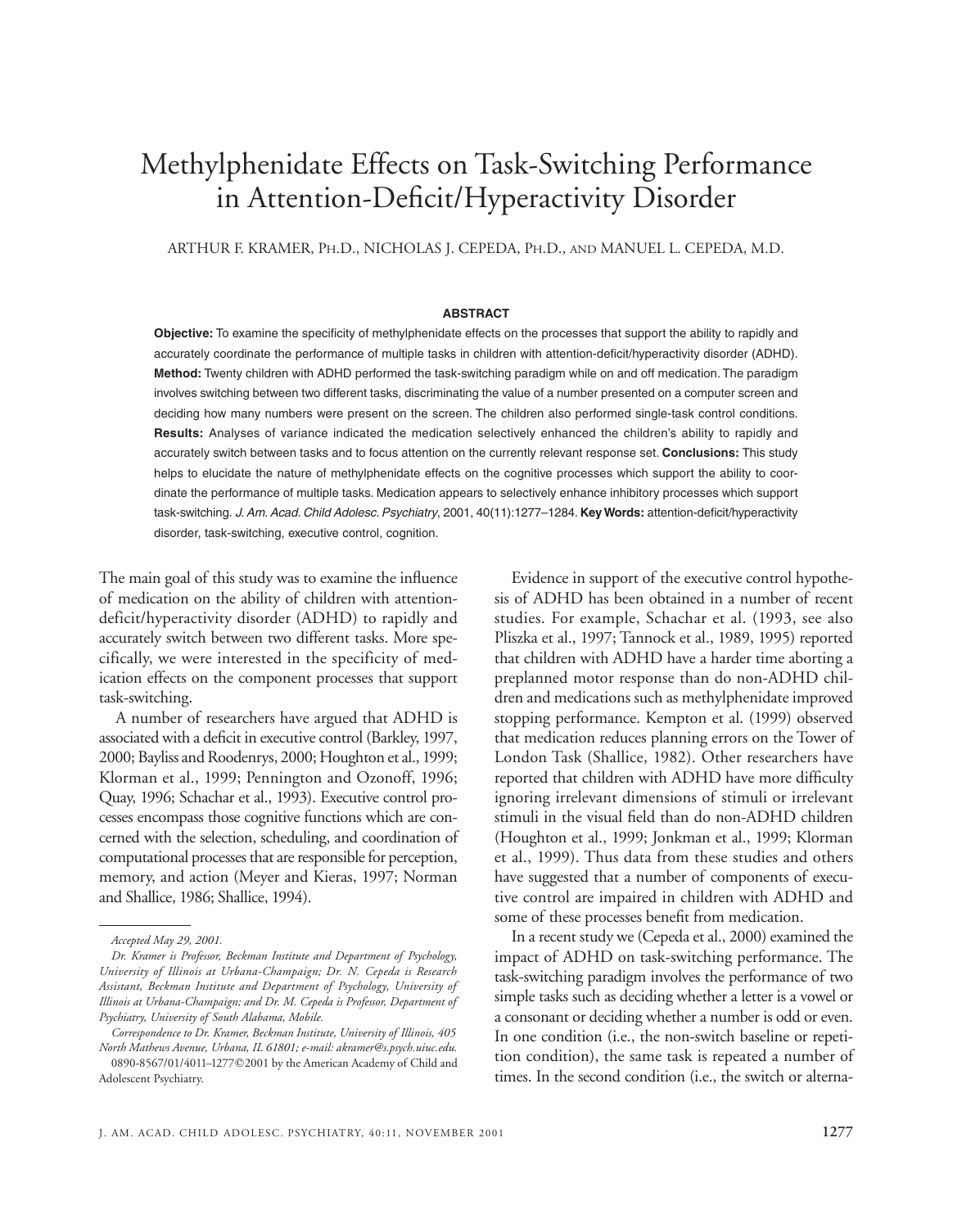tion condition), subjects switch from one task to the other. The switch and non-switch trials can be presented either in a single block of trials (Allport et al., 1994; Jersild, 1927) or in separate trial blocks (Gopher, 1996; Kramer et al., 1999; Rogers and Monsell, 1995). The time required to complete the executive control processes necessary to switch from one task to another, such as the selection from long-term memory and configuration in working memory of the appropriate processing algorithms and the inhibition of previously used processing algorithms, is inferred from the increased reaction time (RT) observed when a task switch occurs compared with the RT for the same task performed separately or in a run of trials of the same task (i.e., switch cost RT = switch trial RT – non-switch trial RT).

When we (Cepeda et al., 2000) administered the taskswitching paradigm to ADHD children and non-ADHD children, we found that ADHD children exhibited a very specific deficit in the task. ADHD and non-ADHD children showed equivalent performance on the single tasks. However, the ADHD children showed substantially larger RT switch costs than did non-ADHD children. Furthermore, this large switch cost deficit was eliminated when the ADHD children were taking their medication (see also Kempton et al., 1999, for a similar effect with a different paradigm).

Although these results are quite interesting with regard to the specificity of ADHD deficits for executive (e.g., switch trials) compared with nonexecutive processes (e.g., non-switch trials) which subserve the ability to coordinate the performance of multiple tasks, they do not address the specific nature of the executive control processes which are detrimentally impacted by ADHD. Two different classes of executive control processes have been proposed to underlie task-switching performance.

A number of researchers have suggested that taskswitching requires active preparation, such as the reconfiguration of internal task state and the loading of the proper algorithms into working memory for the subsequent task (DeJong, 2000; Gopher et al., 2000; Rogers and Monsell, 1995). Support for this proposal has been obtained in studies which have found that switch costs decrease as subjects are given more time to prepare for the subsequent task (Jersild, 1927; Kramer et al., 1999; Meiran et al., 2000; Rogers and Monsell, 1995). It has also been suggested that performance costs observed when individuals switch between tasks are due, in part, to interference over time from the preceding task set (Allport et al., 1994; Allport and Wylie, 1999, 2000; Mayr and Keele, 2000;

Meiran, 2000). This interference, which Allport and colleagues termed *task set inertia* (TSI), decreases as the length of time increases, presumably from the decay of the previous task set from working memory. Providing additional time between a subject's response to one task and the next stimulus results in switch cost reduction, supporting the TSI proposal.

Meiran and colleagues (Meiran, 1996, 2000) have provided evidence that both preparatory processes and TSI can be observed in the same task-switching paradigm. They did this by systematically and orthogonally manipulating two different time periods between a subject's response and the subsequent stimulus. The response-to-cue interval (RCI) is the time between a subject's response and the cue which indicates which task should be performed next. The cue-totarget interval (CTI) is the amount of time between the cue indicating the task to be performed next and the stimulus for that task. Meiran (1996) reasoned that varying the RCI while holding the CTI constant would provide a measure of the decay of TSI because subjects would not know which task to prepare for next until they received the cue. On the other hand, varying the CTI while holding the time between the subject's response and the task stimulus constant would allow for an assessment of the ability of subjects to actively prepare for the next task. Meiran's (1996) results (see also Meiran, 2000) indicated that switch costs were reduced when both of these intervals were manipulated, suggesting a role for active preparation and TSI decay in switching between tasks.

We recently used this logic to explore lifespan differences (from 7 to 82 years of age) in the preparatory and TSI processes which support task-switching (Cepeda et al., in press). We found that all subjects benefited from longer CTIs, with children and older adults showing the largest benefits. These data suggest that preparatory processing can be successfully used to reduce switch costs throughout the lifespan. It is interesting that age-related differences were observed in response to the manipulation of the RCI. While adults benefited from longer RCIs, children showed the opposite pattern of results. That is, children's switch costs were smaller for the shorter than for the longer RCIs. These data suggest that older adults gradually revert to a neutral state, following a response, with regard to their expectations about the nature of the subsequent experimental trial (i.e., whether the same task or a different task will be performed next). On the other hand, the observation of larger switch costs with longer RCIs for children may suggest that children expect the same task to be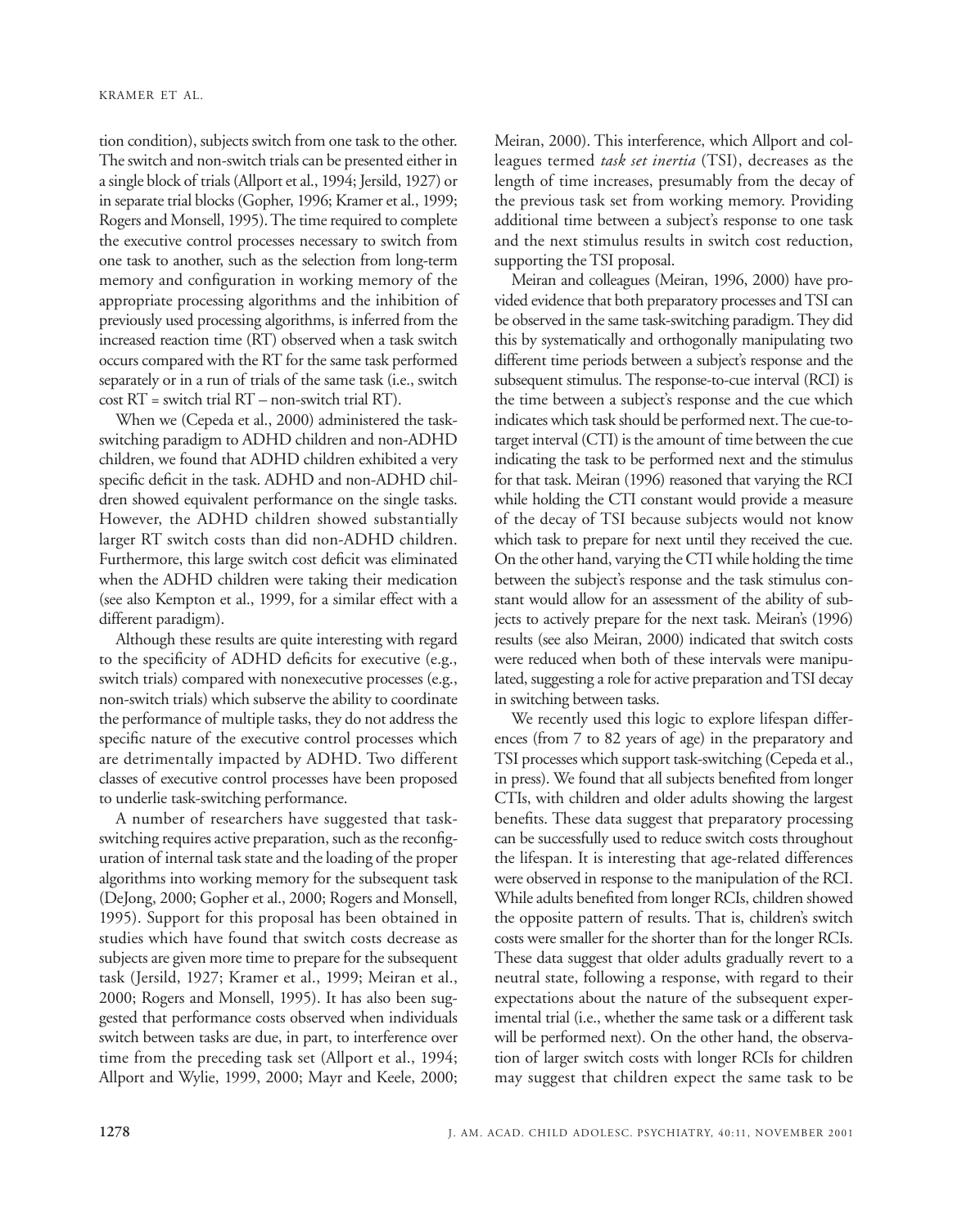repeated. Such an expectation, coupled with longer intervals between a response and the cue for the subsequent task, may strengthen the representation of the task set, thereby increasing the switch costs with longer RCIs.

## Hypotheses

The following hypotheses concerning the specificity of medication benefits for task-switching performance of children with ADHD utilize the logic and methods described above. First, we expected that children with ADHD, on and off medication, would benefit from additional time to prepare for the subsequent task on a taskswitching trial just as we had previously observed for non-ADHD children (Cepeda et al., in press). Second, on the basis of previous research (Cornoldi et al., 1999) we expected that medication would have little effect on the preparatory processes indexed by the CTI manipulation. Third, we expected that switch costs would be larger, especially at the longer RCIs, when the children with ADHD were unmedicated than when they were medicated. This prediction is based on the assumption that medication aids children with ADHD in the inhibition of less relevant information, in the present case the task set for the previous trial. Fourth, we predicted that medication would help the children with ADHD to cope with response ambiguity, that is, when the currently relevant and currently irrelevant tasks called for different responses (Fig. 1).



**Fig. 1** Examples of stimulus displays used in the study. The top stimulus displays represent response-incompatible trials, since the 3 key is pressed when the "How Many?" task is performed and the 1 key is pressed when the "What Number?" task is performed. The bottom stimulus displays represent response-compatible trials, since the 3 key is pressed regardless of which task is performed.

## **METHOD**

## **Subjects**

Twenty children with ADHD (8–14 years old; average age = 8.9, SD = 1.7) participated in this experiment. Intelligence was estimated with the Kaufman Brief Intelligence Test (K-BIT). The average K-BIT composite score was 89.7 (SD = 10.6). All children had normal or corrected-to-normal vision (20/40 or better), as measured by a Snellen acuity chart. The ADHD subjects were from a clinical population of children receiving medical care from the third author (M.L.C.) through the Mobile County, Alabama, Public School System Title I School Health Program. Because of funding regulations, any child receiving services for an educational handicap such as learning disabilities or mental retardation was not eligible for Title I services and thus no ADHD subjects for this study had a suspected or known learning disability or mental retardation.

The assessment included clinical interviews with parent(s) and subject, review of classroom observations made by three school personnel (teachers or teacher/administrators), and a narrative and/or behavior log by a mainstream classroom teacher. All subjects had attention deficit disorder (based on *DSM-III-R* criteria), diagnosed with the computer-assisted version of the Diagnostic Interview Schedule for Children, Parent Version, and had ADHD diagnosed with *DSM-IV* clinical criteria. Subjects met *DSM-IV* criteria for either ADHD, combined type or hyperactive-impulsive subtype. Seventy percent of the children  $(14/20)$  were of the combined type, 30%  $(6/20)$  the hyperactive type alone. The mean Conners Teacher Rating Scale-28 (CTRS-28) Hyperkinesis Index off medication was 23 (range 20–30). The mean Hyperkinesis Index while using medication was 6 (range 1–13) for an average on-medication behavior improvement of 17 points. The dose of medication (methylphenidate) used for testing while the children were on medication was the individualized dose that had previously been shown to be clinically effective in the classroom (based on an improvement in the CTRS-28 Hyperkinesis Index). The average (both mean and mode) single dose of methylphenidate was 15 mg (range 5–30 mg). Medication was administered 30 to 90 minutes prior to experimental testing. With respect to demographics, the average family income was \$ 16,255 (range \$7,092–\$37,492). Thirty percent of the children were white (6/20), and 70% (14/20) were African American. Seventy percent (14/20) of the children were male. Ten children with ADHD were unmedicated during the first session, and 10 were unmedicated during the second session.

The research protocols were approved by the institutional review boards of the University of Illinois and the University of South Alabama. All children were volunteers, and parental consent was obtained.

#### Stimuli

Stimuli for the task-switching paradigm were presented at fixation (the center of the screen, where subjects' eyes were focused). The four possible stimuli were either a single digit (1 or 3) or three digits (1 1 1 or 3 3 3). In other words, either one or three numerical ones or threes were presented. Above each target stimulus either the words "What Number?" or the words "How Many?" appeared, depending on which task was being performed on that trial (Fig. 1).

## Apparatus

An IBM ThinkPad 760 laptop computer (Intel Pentium-75) with a 12.1-inch active matrix LCD screen was used in the experiment. Subjects responded by using the 1 and 3 keys on an IBM numeric keypad attached to the laptop. Subjects sat 60 to 80 cm from the laptop screen. This distance allowed easy discrimination of the stimuli.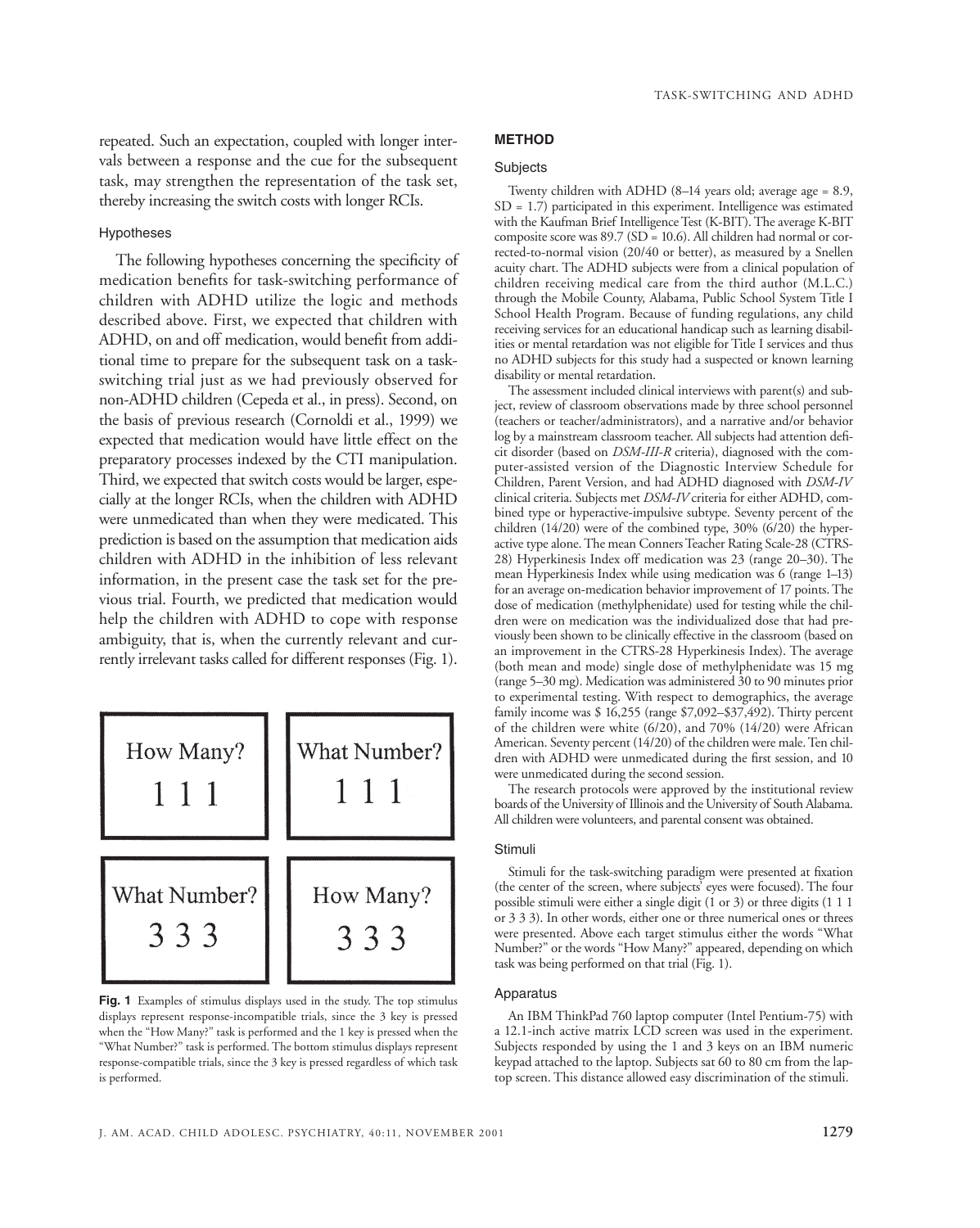#### Procedure

Subjects were tested in two experimental sessions on different days. The sessions were identical and consisted of a computerized taskswitching paradigm in which accuracy and response time measures were collected. This paradigm used quasi-nonpredictable task changes, every 1, 2, or 3 trials. Two non-switch blocks (50 trials each) and four switch blocks (128 trials each) were collected during each session. The first non-switch block required the subject to identify the number present on the screen (either the number 1 or the number 3) using the 1 and 3 keys on the numeric keypad. The second non-switch block required identification of how many digits were present (either 1 or 3 digits). The words "What Number?" (for the What Number task) or "How Many?" (for the How Many task) preceded each numerical stimulus. Four different stimuli were used. Two were response-compatible (1 and 3 3 3), because both tasks required the same key press. The other two were response-incompatible (1 1 1 and 3), because different key presses were required for each task (see Fig. 1 for examples of responsecompatible and response-incompatible trials). The eight switch blocks required subjects to alternate between the "What Number?" and "How Many?" tasks. In each block, half the stimuli were response-compatible and half were response-incompatible.

Subjects were cued on each trial with the words "What Number?" or "How Many?" presented above the stimulus to which the subjects responded. After each response, a variable amount of time elapsed between the response and the cue (i.e., a RCI of either 100 or 1,200 msec). This variation in the RCI was used to address TSI. The cue was present for a variable amount of time, either 100 or 1,200 msec, before the appearance of the numerical stimuli to which subjects responded. This was the preparation interval (i.e., the CTI). The RCI and CTI were varied orthogonally (i.e., all combinations possible were presented). Each combination of CTI (100 or 1,200 msec CTI) and RCI (100 or 1,200 msec RCI) was presented in a separate trial block. The order in which different types of switch blocks were presented was counterbalanced between and within subjects. A graphic illustration of the trial sequence is presented in Figure 2.

## **RESULTS**

The data, mean RTs, and error rates obtained in the task-switching paradigm were submitted to repeatedmeasures analyses of variance with the following factors: medication condition (unmedicated and medicated), switch condition (non-switch trials in non-switch blocks, switch trials, non-switch trial following switch, second non-switch trial following the switch), response compati-



**Fig. 2** A schematic illustration of the temporal sequence of the experimental trials. RCI = response-to-cue interval; CTI = cue-totarget interval.

bility between tasks (compatible and incompatible), RCI (100 and 1,200 msec), and CTI (100 and 1,200 msec). The mean RT and error rate data for all of the experimental conditions are presented in Tables 1 and 2, respectively.

Several main effects were obtained for the dependent measures. The children were faster  $(F_{1,19} = 7.0, p < .02)$  and more accurate  $(F_{1,19} = 14.3, p < .001)$  in their performance when medicated than when unmedicated. Performance was faster  $(F_{3,57} = 47.3, p < .001)$  and more accurate  $(F_{3,57} =$ 31.0,  $p < .001$ ) on non-switch trials than on switch trials. The children were faster  $(F_{1,19} = 36.1, p < .001)$  and more accurate  $(F_{1,19} = 59.1, p < .001)$  when compatible responses were required for the currently relevant and irrelevant tasks. The children were able to benefit, in terms of speed of responding, from a longer CTI  $(F_{1,19} = 27.9, p < .001)$ . Finally, the children responded more quickly with the shorter than with the longer RCI  $(F_{1,19} = 30.4, p < .001)$ .

An additional set of effects enables a comparison of the switch costs obtained in this study to those in the extant literature. Consistent with the task-switching literature (Cepeda et al., in press; Gopher et al., 2000; Kramer et al., 1999; Meiran, 1996, 2000) switch costs, in terms of both RT ( $F_{3,57}$  = 7.7,  $p < .01$ ) and accuracy ( $F_{3,57}$  = 34.7,  $p <$ .001), were larger for the incompatible than for the compatible trials. The effects of CTI ( $F_{3,57}$  = 7.0,  $p < .01$ ) and RCI  $(F_{3,57} = 45.8, p < .001)$  were also larger for the switch than for the non-switch trials for RT. As can be seen in Table 1, switch costs were larger when subjects had less time to prepare (i.e., for the 100 msec versus the 1,200 msec CTI) and when there was a longer RCI between trials.

Of more theoretical interest, however, were the significant interactions of medication group with other experimental variables. Significant interactions between switch condition and medication group were obtained for both RT ( $F_{3,57}$  = 4.5,  $p < .01$ ) and accuracy ( $F_{3,57}$  = 4.6,  $p < .01$ ). The difference in RT between non-switch (863 msec for medicated and 917 msec for unmedicated children) and switch trials (1,528 for medicated and 1,765 for unmedicated children) was larger when subjects were unmedicated than when they were medicated. Error rates also increased more from the non-switch (1.3% for medicated and 1.4% for unmedicated children) to the switch trials (3.4% for medicated and 5.3% for unmedicated children) for the unmedicated children. Consistent with our prediction, this two-way interaction was qualified by a significant three-way interaction among switch condition, medication group, and RCI for RT  $(F_{3,57} = 5.1, p < .01;$  see Fig. 3). The differences in RT between switch and non-switch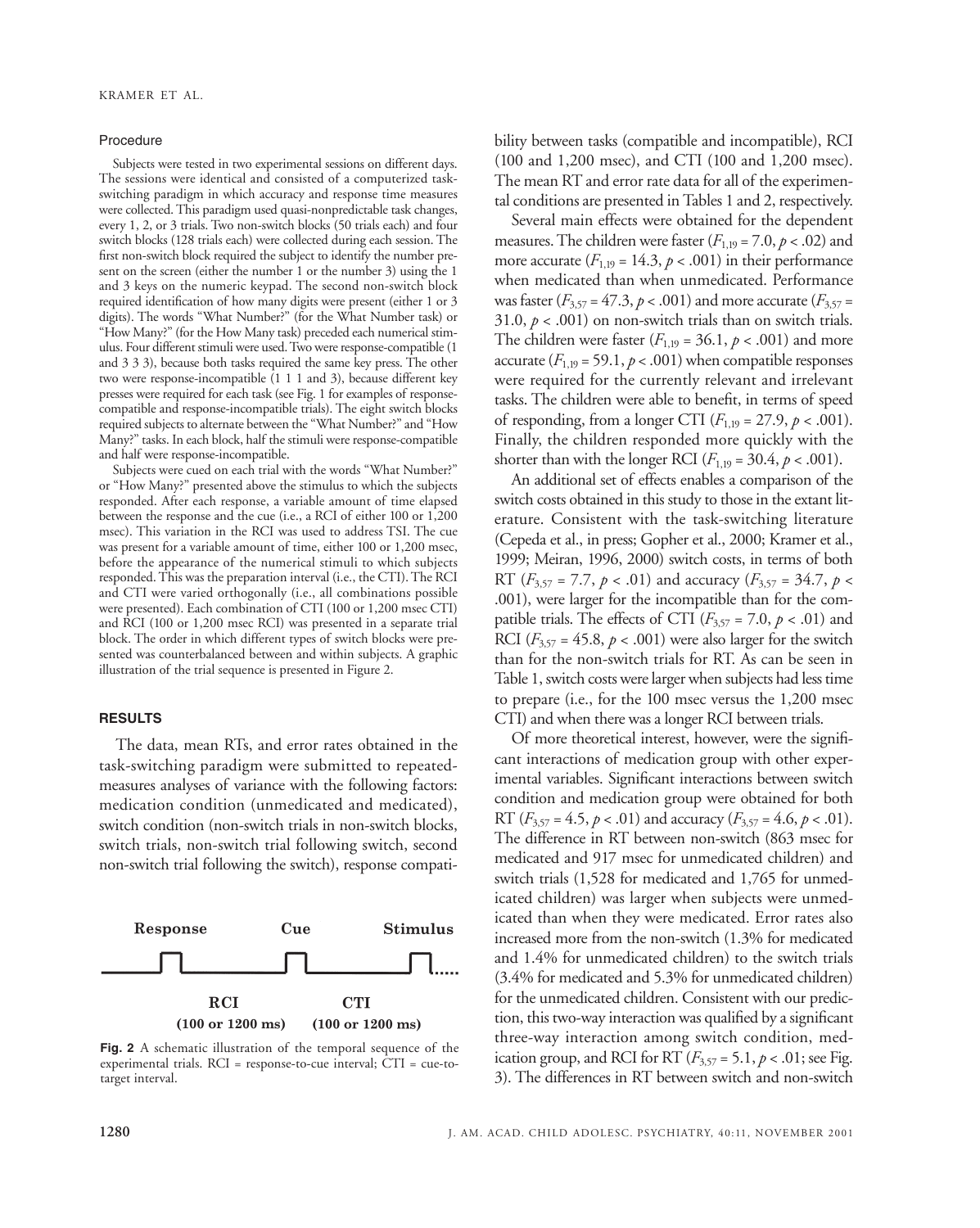| <b>Reaction Times</b> |                                                         |                                            |                                                   |                                           |                                      |                                           |                                           |                                           |                                           |  |  |
|-----------------------|---------------------------------------------------------|--------------------------------------------|---------------------------------------------------|-------------------------------------------|--------------------------------------|-------------------------------------------|-------------------------------------------|-------------------------------------------|-------------------------------------------|--|--|
|                       |                                                         | RCI<br>100<br>100<br>1,200<br>1,200<br>100 | <b>CTI</b><br>100<br>1,200<br>100<br>1,200<br>100 | Trial Type                                |                                      |                                           |                                           |                                           |                                           |  |  |
| Group                 | Response<br>Compatibility<br>Compatible<br>Incompatible |                                            |                                                   | Non-Switch Trials in<br>Non-Switch Blocks |                                      | Switch<br>Trials                          |                                           | First Non-Switch<br>Trial After Switch    |                                           |  |  |
| Medicated             |                                                         |                                            |                                                   | 968<br>783<br>841<br>772<br>955           | (53)<br>(47)<br>(50)<br>(39)<br>(48) | 1,599<br>1,243<br>1,712<br>1,286<br>1,720 | (129)<br>(128)<br>(164)<br>(122)<br>(128) | 1,570<br>1,168<br>1,674<br>1,247<br>1,637 | (147)<br>(109)<br>(160)<br>(123)<br>(126) |  |  |
| Unmedicated           | Compatible                                              | 100<br>1,200<br>1,200<br>100               | 1,200<br>100<br>1,200<br>100                      | 810<br>947<br>823<br>900                  | (43)<br>(65)<br>(45)<br>(44)         | 1,336<br>1,840<br>1,491<br>1,580          | (103)<br>(136)<br>(144)<br>(153)          | 1,375<br>1,813<br>1,543<br>1,649          | (124)<br>(149)<br>(121)<br>(211)          |  |  |
|                       |                                                         | 100<br>1,200<br>1,200                      | 1,200<br>100<br>1,200                             | 885<br>934<br>816                         | (55)<br>(60)<br>(31)                 | 1,304<br>2,140<br>1,736                   | (158)<br>(174)<br>(205)                   | 1,414<br>2,087<br>1,713                   | (182)<br>(209)<br>(163)                   |  |  |
|                       | Incompatible                                            | 100<br>100<br>1,200<br>1,200               | 100<br>1,200<br>100<br>1,200                      | 974<br>901<br>1,073<br>853                | (52)<br>(44)<br>(55)<br>(51)         | 1,738<br>1,471<br>2,262<br>1,883          | (181)<br>(160)<br>(146)<br>(166)          | 1,656<br>1,480<br>2,204<br>1,778          | (159)<br>(179)<br>(184)<br>(162)          |  |  |

**TABLE 1**

*Note:* Reaction times are presented in milliseconds (standard errors in parentheses). RCI = response-to-cue interval; CTI = cue-to-target interval.



Fig. 3 Mean reaction times for the three-way interaction among the switch condition, medication, and RCI factors. RCI = response-to-cue interval.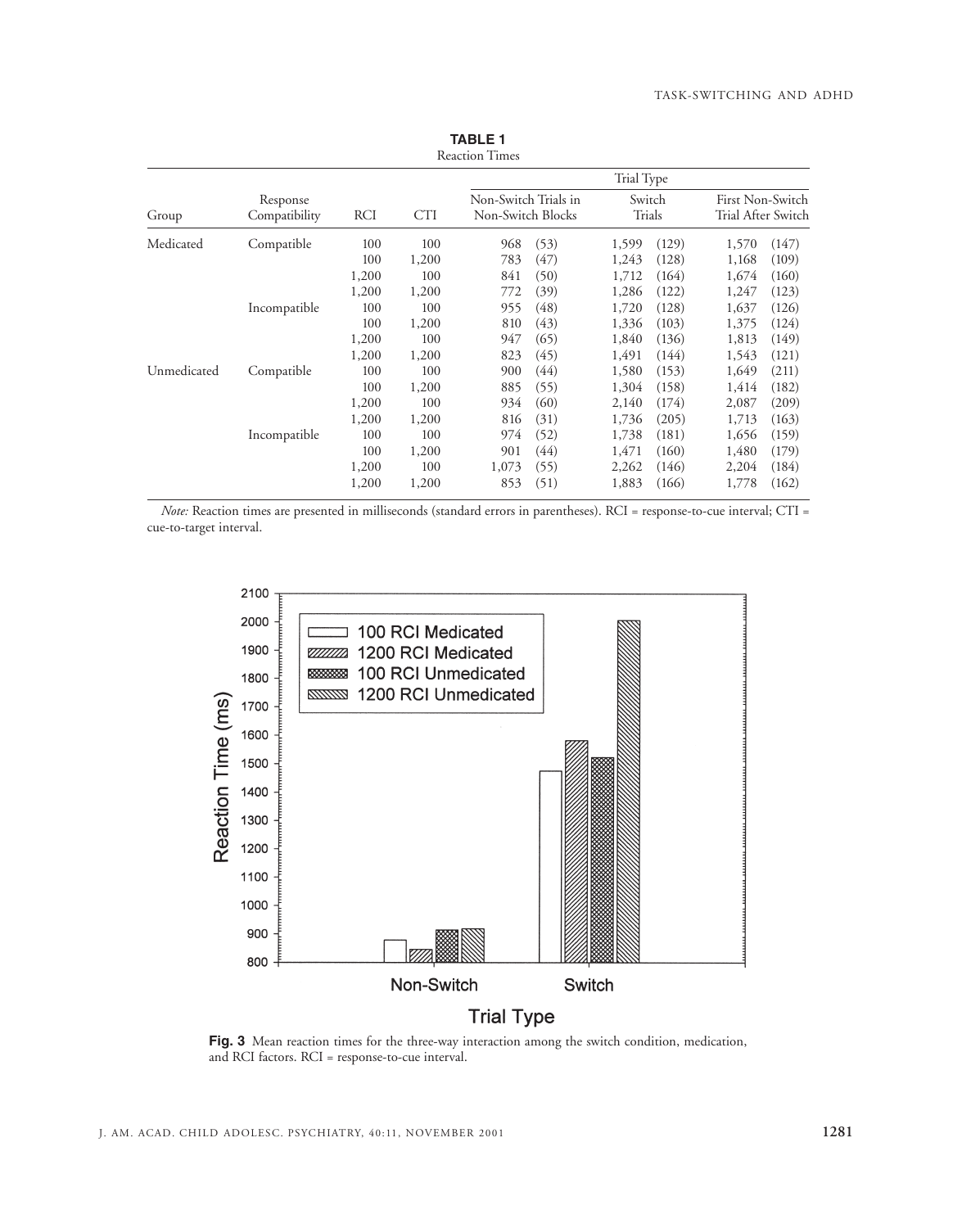| Error Rates |                                                         |                                                                    |                                                                      |                                                                                              |                                                                                              |                                                                                              |  |  |  |  |  |  |
|-------------|---------------------------------------------------------|--------------------------------------------------------------------|----------------------------------------------------------------------|----------------------------------------------------------------------------------------------|----------------------------------------------------------------------------------------------|----------------------------------------------------------------------------------------------|--|--|--|--|--|--|
|             |                                                         | <b>RCI</b><br>(msec)<br>100<br>100<br>1,200<br>1,200<br>100<br>100 | <b>CTI</b><br>(msec)<br>100<br>1,200<br>100<br>1,200<br>100<br>1,200 | Trial Type                                                                                   |                                                                                              |                                                                                              |  |  |  |  |  |  |
| Group       | Response<br>Compatibility<br>Compatible<br>Incompatible |                                                                    |                                                                      | Non-Switch Trials in<br>Non-Switch Blocks                                                    | Switch<br>Trials                                                                             | First Non-Switch<br>Trial After Switch                                                       |  |  |  |  |  |  |
| Medicated   |                                                         |                                                                    |                                                                      | (0.4)<br>0.6<br>1.2<br>(0.6)<br>(0.9)<br>1.2<br>0.0<br>(0.0)<br>(1.0)<br>1.4<br>2.0<br>(0.6) | (0.3)<br>0.6<br>(0.2)<br>0.2<br>(0.4)<br>0.6<br>0.2<br>(0.2)<br>(1.6)<br>8.5<br>(1.5)<br>6.9 | (0.4)<br>1.0<br>(0.2)<br>0.2<br>(0.4)<br>0.6<br>(0.3)<br>0.6<br>(1.3)<br>3.5<br>(0.9)<br>4.4 |  |  |  |  |  |  |
| Unmedicated | Compatible                                              | 1,200<br>1,200<br>100<br>100<br>1,200<br>1,200                     | 100<br>1,200<br>100<br>1,200<br>100<br>1,200<br>100                  | 1.8<br>(0.7)<br>(0.9)<br>2.2<br>(0.6)<br>0.8<br>0.8<br>(0.4)<br>(0.0)<br>0.0<br>1.3<br>(0.9) | (1.1)<br>5.3<br>(1.3)<br>4.8<br>(0.4)<br>1.2<br>1.5<br>(0.5)<br>(0.6)<br>1.2<br>(0.4)<br>1.1 | (1.0)<br>3.6<br>(1.5)<br>3.9<br>(0.7)<br>1.6<br>(0.5)<br>1.2<br>(0.3)<br>0.6<br>(0.3)<br>0.4 |  |  |  |  |  |  |
|             | Incompatible                                            | 100<br>100<br>1,200<br>1,200                                       | 1,200<br>100<br>1,200                                                | 3.0<br>(1.4)<br>1.7<br>(0.8)<br>(0.4)<br>0.6<br>(1.1)<br>3.3                                 | 8.8<br>(1.3)<br>10.1<br>(1.4)<br>(1.3)<br>7.3<br>10.4<br>(1.7)                               | (1.1)<br>6.3<br>(1.2)<br>6.4<br>(1.4)<br>6.8<br>(1.3)<br>5.2                                 |  |  |  |  |  |  |

**TABLE 2**

*Note:* Standard errors are shown in parentheses. RCI = response-to-cue interval; CTI = cue-to-target interval.

trials were larger for the subjects when unmedicated than when medicated when the short and long RCIs were contrasted. Finally, medication group interacted with response compatibility for the error rate measure  $(F_{1,19} = 5.9, p <$ .05). Error rates were larger for the incompatible than for the compatible trials for the subjects when they were unmedicated (5.8% for incompatible and 1.0% for compatible trials) than when they were medicated (4.0% for incompatible and 0.6% for compatible trials).

Finally, as illustrated in Tables 1 and 2, switch effects were larger and more robust when the non-switch trials from the non-switch block (i.e., Non-Switch) were compared with the switch trials (Switch) than when the switch trials were compared with the non-switch trials in the switch blocks (Non-Switch + 1 and Non-Switch + 2). However, there was also a significant main effect for error rate for the switch variable in the latter case  $(F_{2,38} = 15.9)$ , *p* < .001). A finding of larger switch costs when comparing switch trials with non-switch trials in different trial blocks is not unusual (see Allport and Wylie, 2000; Cepeda et al., in press) and is likely the result of the carryover of TSI effects from the switch to the non-switch trials when these two trial types are included in the same block. That is, carryover of task-set activation from the switch trials to the non-switch trials reduces the difference in performance between these two trial types in the mixed blocks (i.e., blocks that include both switch and non-switch trials).

### **DISCUSSION**

Medication had selective benefits for two components of task-switching performance. It substantially reduced the switching costs associated with the RCI manipulation. That is, as illustrated in Figure 3, medication reduced the costs observed for the longer RCI. It is important to ask why such RCI costs are observed, especially since adults show smaller switch costs with longer RCIs, consistent with Allport's TSI hypothesis. Although this question cannot be unequivocally answered by the present data, our observation of a larger RCI switch cost for the unmedicated than the medicated children is consistent with a series of studies by Sonuga-Barke and colleagues (1992, 1996), who found that children with ADHD have an aversion to long delays across a variety of tasks such that these children prefer to minimize delay even if it results in a loss in rewards. Our data suggest that it is not delay per se that causes difficulty for the children when unmedicated but long delays under uncertainty (i.e., in the switch blocks compared with non-switch blocks), especially when they are unable to prepare for the subsequent task (i.e., with a long RCI). It is interesting that error rates do not differ for the children when unmedicated than when medicated as a function of RCI. Thus the unmedicated children do not forget which task to perform as a function of their delay aversion but instead perform the next task more slowly. Whether this slowed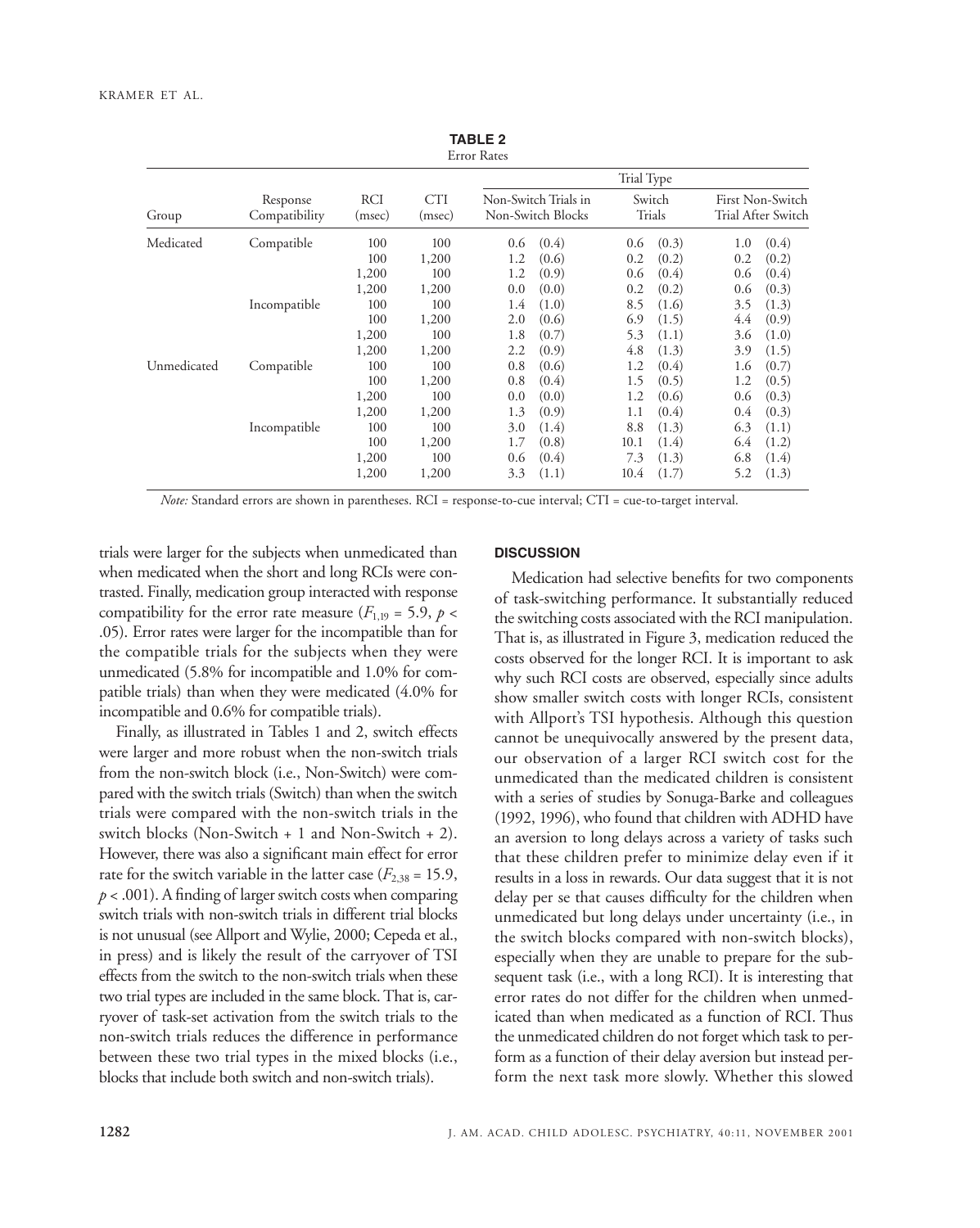responding is a result of slowed preparation, when confronted by a delay, or instead more difficulty in overcoming a previous task set is a topic for future research.

We also found that medication aided the ADHD children in selectively ignoring the incorrect response on the response-incompatible trials (i.e., on those trials in which the relevant and irrelevant task called for different responses). That is, the children were able to reduce error rates when taking their prescribed medication. Such a result is consistent with the results of other studies which have found that interference effects observed for ADHD children can be reduced with medication (Cepeda et al., 2000; Kempton et al., 1999).

As hypothesized, medication did not have a significant effect on the children's use of a cue (i.e., the CTI manipulation) to prepare for a task switch. Indeed, the statistically equivalent benefits of longer preparatory intervals obtained for the children with ADHD, when on and off medication, in the present study were similar in magnitude to those obtained for non-ADHD children in a previous study in our laboratory (Cepeda et al., in press). These data suggest that children with ADHD can successfully capitalize on environmental cues to prepare to perform a task.

### Limitations

Several limitations should be acknowledged. First, the sample size was relatively small, and a non-ADHD control group was not used. However, this limitation is mitigated by the fact that the basic task-switching cost obtained in this study was also obtained in a prior study which included a matched control group (Cepeda et al., 2000). Second, as discussed above, additional research will be necessary to resolve the interpretation of the RCI  $\times$  switch condition  $\times$  medication interaction. Finally, it would be interesting to compare, within the same population, ADHD and medication effects on task-switching and Wisconsin Card Sorting performance in an effort to delineate further the nature of processing deficit experienced in ADHD.

### Clinical Implications

The present results extend our knowledge of the influence of stimulant medication on the executive control processes of children with ADHD. The results also suggest that some aspects of executive control necessary for the coordination of multiple tasks, such as preparation of a new task set, are relatively intact in children with ADHD. Future research will be needed to determine whether the

ability of children with ADHD to prepare for a subsequent task is dependent on explicit environmental cues such as those used in this study or instead whether preparation can also be internally triggered (e.g., on the basis of the knowledge that the task will change every four trials). Additional research that bridges the psychological description of the components of task-switching for children with ADHD, like that discussed in this study, and the neuroanatomical circuits that implement the processes which support task-switching would also seem warranted (for example, see Bush et al., 1999). This would appear to be a particularly fruitful research direction given the given the role of frontostriatal circuits in both ADHD (Hale et al., 2000) and task-switching performance (DiGirolamo et al., 2000; Dove et al., 2000; Kimberg et al., 2000).

#### **REFERENCES**

- Allport A, Styles EA, Hsieh S (1994), Shifting intentional set: exploring the dynamic control of tasks. In: *Attention and Performance XV,* Umilta C, Moscovitch M, eds. Cambridge, MA: MIT Press, pp 421–452
- Allport A, Wylie G (1999), Task-switching: positive and negative priming of task-set. In: *Attention, Space and Action: Studies in Cognitive Neuroscience,* Humphreys GW, Duncan J, Treisman AM, eds. Oxford, England: Oxford University Press, pp 1–31
- Allport A, Wylie G (2000), Task switching, stimulus-response bindings, and negative priming. In: *Attention and Performance XVIII,* Monsell S, Driver J, eds. Cambridge, MA: MIT Press, pp 35–70
- Barkley RA (1997), Behavioral inhibition, sustained attention, and executive functions: constructing a unifying theory of ADHD. *Psychol Bull* 121:65–94
- Barkley RA (2000), Genetics of childhood disorders, XVII. ADHD, part 1: the executive functions and ADHD. *J Am Acad Child Adolesc Psychiatry* 39:1064–1068
- Bayliss DM, Roodenrys S (2000), Executive processing and attention deficit hyperactivity disorder: an application of the supervisory attentional system. *Dev Neuropsychol* 17:161-180
- Bush G, Frazier JA, Rauch SL et al. (1999), Anterior cingulate cortex dysfunction in attention deficit/hyperactivity disorder revealed by fMRI and the counting Stroop. *Biol Psychiatry* 45:1542–1552
- Cepeda NJ, Cepeda ML, Kramer AF (2000), Task switching and attention deficit hyperactivity disorder. *J Abnorm Child Psychol* 28:213–226
- Cepeda NJ, Gonzalez-de Sather J, Kramer AF (in press), Changes in executive control across the lifespan: examination of task switching performance. *Dev Psychol*
- Cornoldi C, Barbieri A, Gaiani C, Zocchi S (1999), Strategic memory deficits in attention deficit disorder with hyperactivity participants: the role of executive processes. *Dev Neuropsychol* 15:53–71
- DeJong R (2000), An intention-activation account of residual switch costs. In: *Attention and Performance XVII,* Monsell S, Driver J, eds. Cambridge, MA: MIT Press, pp 357–376
- DiGirolamo GJ, Kramer AF, Barad V et al. (2000), General and task specific frontal lobe recruitment in older adults during executive processes: an fMRI investigation of task-switching. Paper presented at the 2000 Cognitive Aging Conference, Atlanta
- Dove A, Pollmann S, Schubert T, Wiggins CJ, von Cramon DY (2000), Prefrontal cortex activation in task switching: an event-related fMRI study. *Brain Res Cogn Brain Res* 9:103–109
- Gopher D (1996), Attention control: explorations of the work of an executive controller. *Brain Res Cogn Brain Res* 5:23–38
- Gopher D, Armony L, Greenshpan Y (2000), Switching tasks and attention policies. *J Exp Psychol Gen* 129:308–339
- Hale TS, Hariri A, McCracken JT (2000), Attention-deficit/hyperactivity disorder: perspectives from neuroimaging. *Ment Retard Dev Disabil Res Rev* 6:214–219